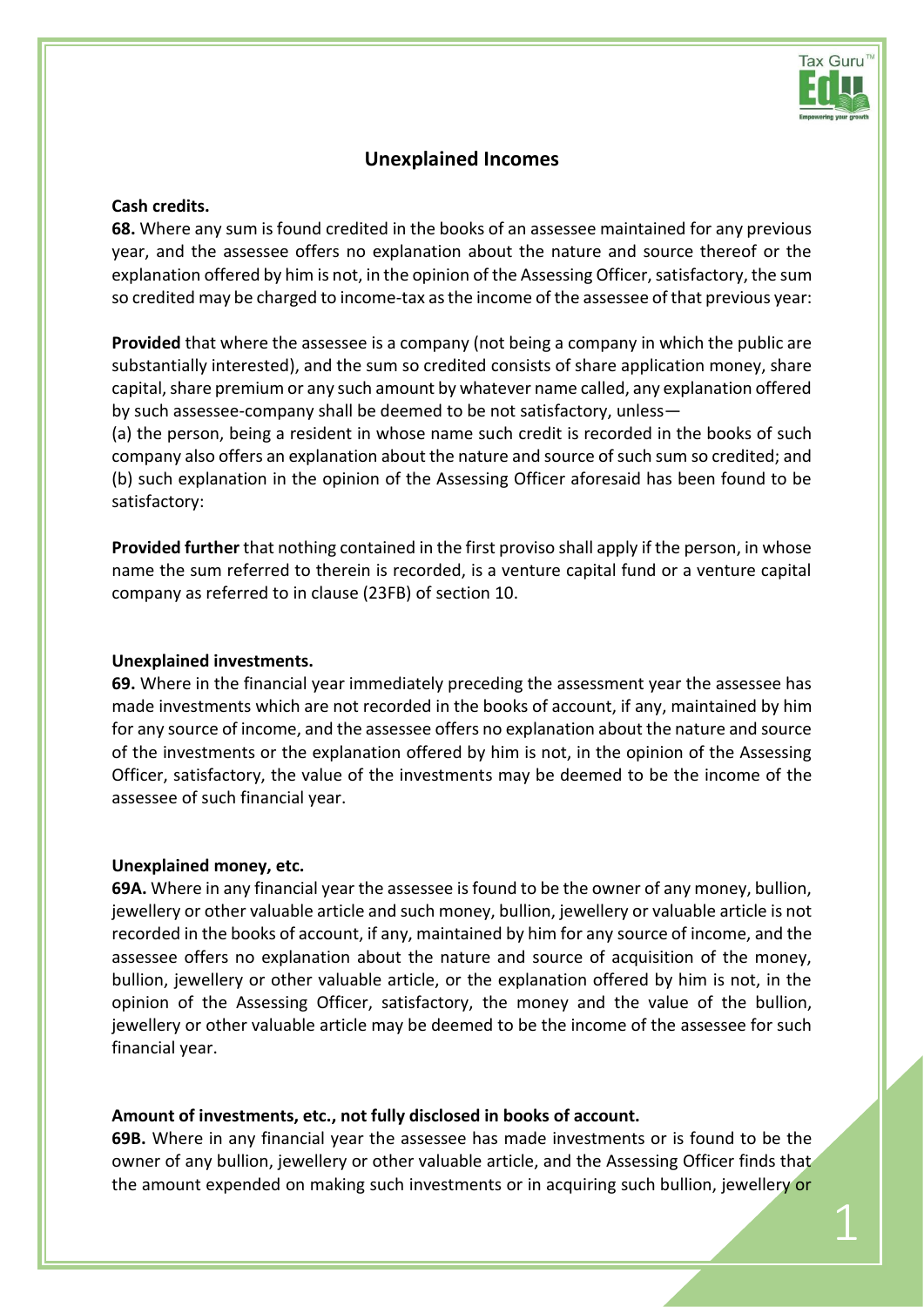

other valuable article exceeds the amount recorded in this behalf in the books of account maintained by the assessee for any source of income, and the assessee offers no explanation about such excess amount or the explanation offered by him is not, in the opinion of the Assessing Officer, satisfactory, the excess amount may be deemed to be the income of the assessee for such financial year.

## **Unexplained expenditure, etc.**

**69C.** Where in any financial year an assessee has incurred any expenditure and he offers no explanation about the source of such expenditure or part thereof, or the explanation, if any, offered by him is not, in the opinion of the Assessing Officer, satisfactory, the amount covered by such expenditure or part thereof, as the case may be, may be deemed to be the income of the assessee for such financial year :

**Provided** that, notwithstanding anything contained in any other provision of this Act, such unexplained expenditure which is deemed to be the income of the assessee shall not be allowed as a deduction under any head of income.

## **Amount borrowed or repaid on hundi.**

**69D.** Where any amount is borrowed on a hundi from, or any amount due thereon is repaid to, any person otherwise than through an account payee cheque drawn on a bank, the amount so borrowed or repaid shall be deemed to be the income of the person borrowing or repaying the amount aforesaid for the previous year in which the amount was borrowed or repaid, as the case may be :

**Provided** that, if in any case any amount borrowed on a hundi has been deemed under the provisions of this section to be the income of any person, such person shall not be liable to be assessed again in respect of such amount under the provisions of this section on repayment of such amount.

Explanation.—For the purposes of this section, the amount repaid shall include the amount of interest paid on the amount borrowed.

## **Tax on income referred to in [section 68](javascript:ShowMainContent() o[r section 69](javascript:ShowMainContent() o[r section 69A](javascript:ShowMainContent() o[r section 69B](javascript:ShowMainContent() o[r section](javascript:ShowMainContent()  [69C](javascript:ShowMainContent() o[r section 69D.](javascript:ShowMainContent()**

**115BBE.** (1) Where the total income of an assessee,—

(a) includes any income referred to in [section 68,](javascript:ShowMainContent() [section 69,](javascript:ShowMainContent() [section 69A,](javascript:ShowMainContent() [section 69B,](javascript:ShowMainContent() [section](javascript:ShowMainContent()  [69C](javascript:ShowMainContent() or [section 69D](javascript:ShowMainContent() and reflected in the return of income furnished under [section 139;](javascript:ShowMainContent() or

(b) determined by the Assessing Officer includes any income referred to in [section 68,](javascript:ShowMainContent() [section](javascript:ShowMainContent()  [69,](javascript:ShowMainContent() [section 69A,](javascript:ShowMainContent() [section 69B,](javascript:ShowMainContent() [section 69C](javascript:ShowMainContent() or [section 69D,](javascript:ShowMainContent() if such income is not covered under clause (a),

the income-tax payable shall be the aggregate of—

(i) the amount of income-tax calculated on the income referred to in clause (a) and clause (b), at the rate of sixty per cent; and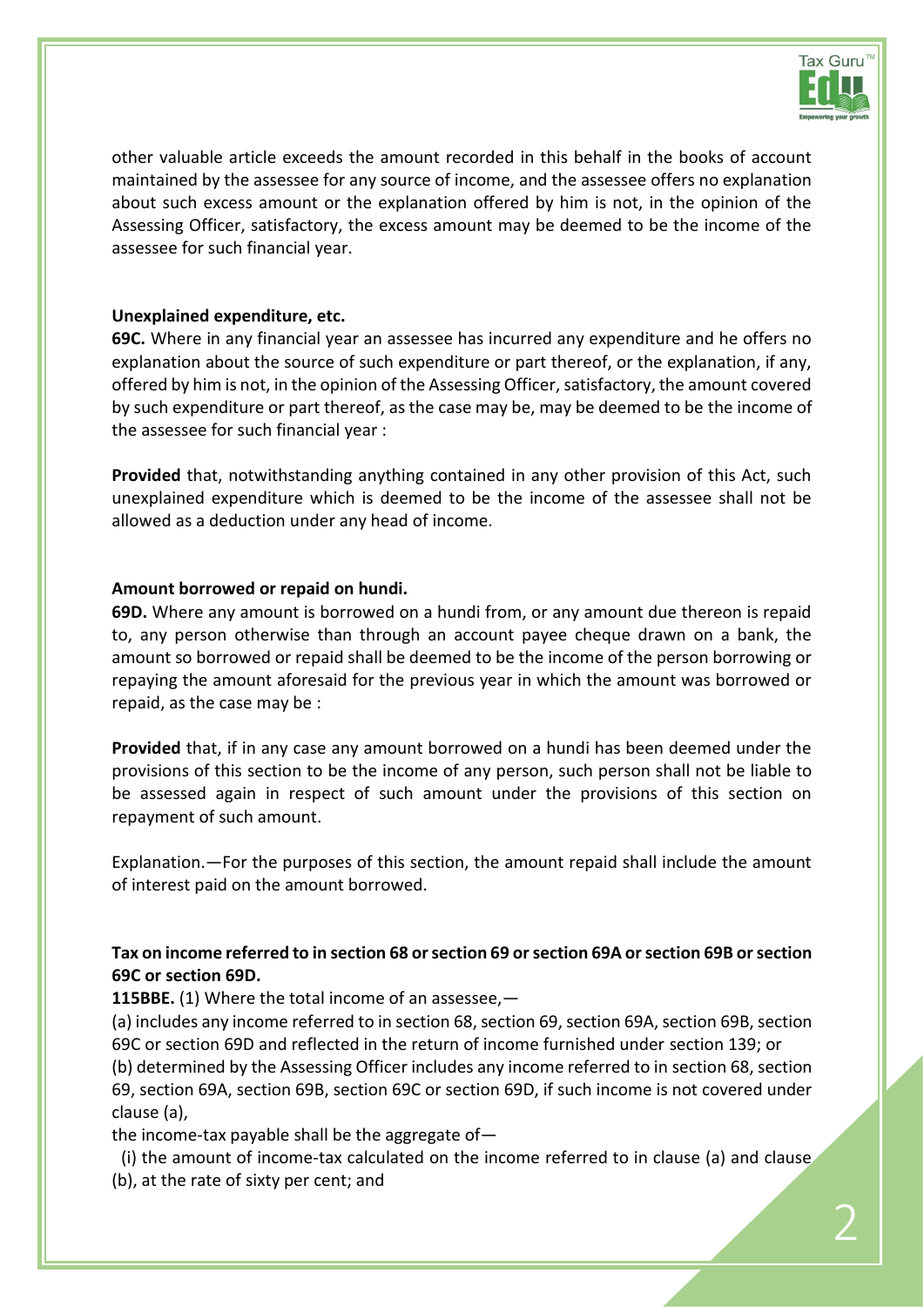

(ii) the amount of income-tax with which the assessee would have been chargeable had his total income been reduced by the amount of income referred to in clause (i).

(2) Notwithstanding anything contained in this Act, no deduction in respect of any expenditure or allowance or set off of any loss shall be allowed to the assessee under any provision of this Act in computing his income referred to in clause (a) and clause (b) of subsection (1).

## **Penalty for under-reporting and misreporting of income.**

**270A.** (1) The Assessing Officer or the Commissioner (Appeals) or the Principal Commissioner or Commissioner may, during the course of any proceedings under this Act, direct that any person who has under-reported his income shall be liable to pay a penalty in addition to tax, if any, on the under-reported income.

(2) A person shall be considered to have under-reported his income, if—

(a) the income assessed is greater than the income determined in the return processed under clause (a) of sub-section (1) of [section 143;](javascript:ShowMainContent()

(b) the income assessed is greater than the maximum amount not chargeable to tax, where no return of income has been furnished or where return has been furnished for the first time under [section 148;](javascript:ShowMainContent()

(c) the income reassessed is greater than the income assessed or reassessed immediately before such reassessment;

(d) the amount of deemed total income assessed or reassessed as per the provisions of [section 115JB](javascript:ShowMainContent() or [section 115JC,](javascript:ShowMainContent() as the case may be, is greater than the deemed total income determined in the return processed under clause (a) of sub-section (1) of [section 143;](javascript:ShowMainContent()

(e) the amount of deemed total income assessed as per the provisions of [section 115JB](javascript:ShowMainContent() or [section 115JC](javascript:ShowMainContent() is greater than the maximum amount not chargeable to tax, where <sup>[97](javascript:ShowFootnote()</sup>[no return of income has been furnished or where return has been furnished for the first time under [section 148](javascript:ShowMainContent() ];

(f) the amount of deemed total income reassessed as per the provisions of [section 115JB](javascript:ShowMainContent() or [section 115JC,](javascript:ShowMainContent() as the case may be, is greater than the deemed total income assessed or reassessed immediately before such reassessment;

(g) the income assessed or reassessed has the effect of reducing the loss or converting such loss into income.

(3) The amount of under-reported income shall be,—

(i) in a case where income has been assessed for the first time,  $-$ 

(a) if return has been furnished, the difference between the amount of income assessed and the amount of income determined under clause (a) of sub-section (1) o[f section 143;](javascript:ShowMainContent()

(b) in a case where no return of income has been furnished or where return has been furnished for the first time under [section 148](javascript:ShowMainContent() ,—

(A) the amount of income assessed, in the case of a company, firm or local authority; and (B) the difference between the amount of income assessed and the maximum amount not chargeable to tax, in a case not covered in item (A);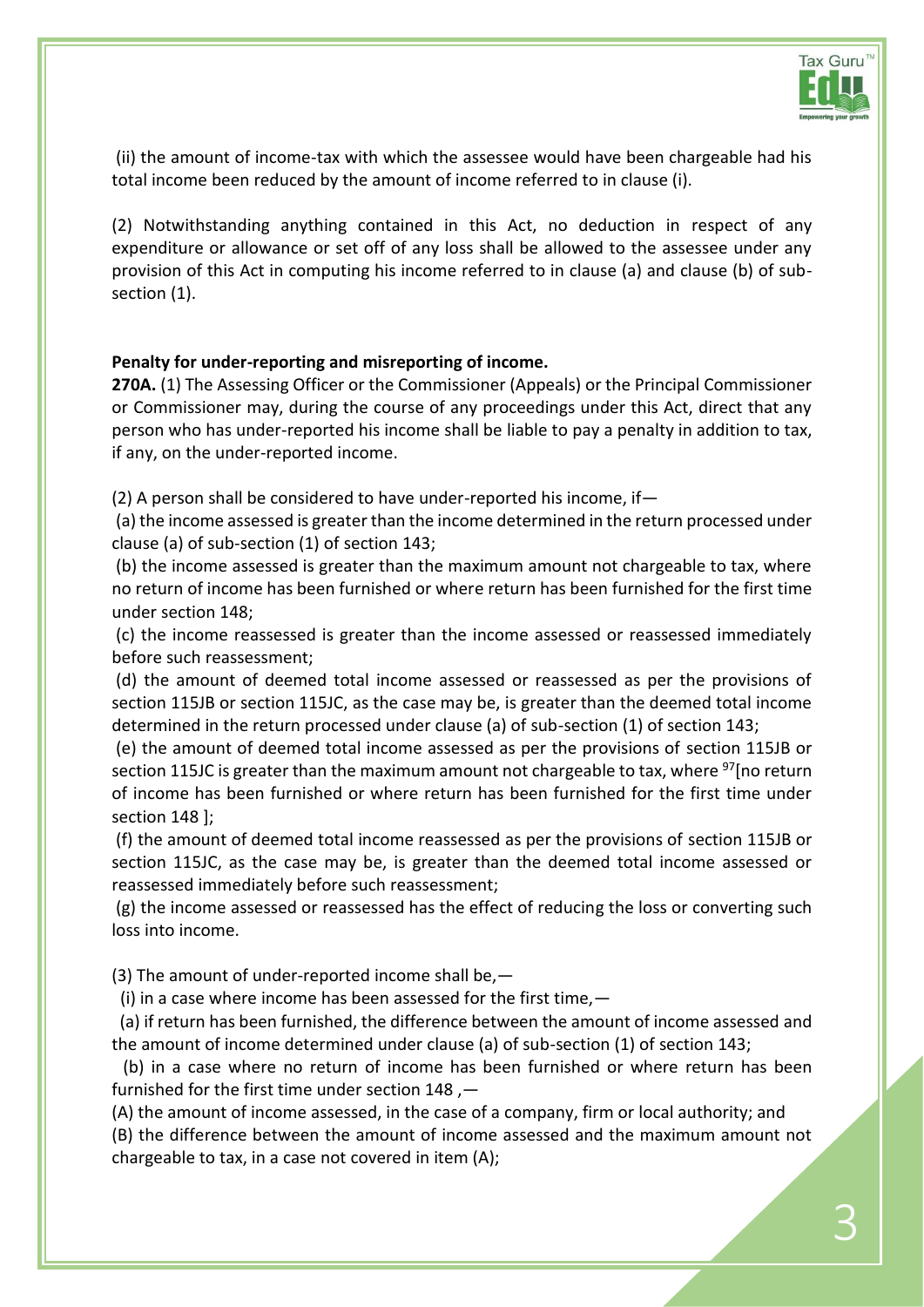

(ii) in any other case, the difference between the amount of income reassessed or recomputed and the amount of income assessed, reassessed or recomputed in a preceding order:

**Provided** that where under-reported income arises out of determination of deemed total income in accordance with the provisions of [section 115JB](javascript:ShowMainContent() or [section 115JC,](javascript:ShowMainContent() the amount of total under-reported income shall be determined in accordance with the following formula—  $(A - B) + (C - D)$ 

## where,

A = the total income assessed as per the provisions other than the provisions contained in [section 115JB](javascript:ShowMainContent() or [section 115JC](javascript:ShowMainContent() (herein called general provisions);

B = the total income that would have been chargeable had the total income assessed as per the general provisions been reduced by the amount of under-reported income;

C = the total income assessed as per the provisions contained in [section 115JB](javascript:ShowMainContent() or [section](javascript:ShowMainContent()  [115JC;](javascript:ShowMainContent()

D = the total income that would have been chargeable had the total income assessed as per the provisions contained in [section 115JB](javascript:ShowMainContent() or [section 115JC](javascript:ShowMainContent() been reduced by the amount of under-reported income:

**Provided further** that where the amount of under-reported income on any issue is considered both under the provisions contained in [section 115JB](javascript:ShowMainContent() or [section 115JC](javascript:ShowMainContent() and under general provisions, such amount shall not be reduced from total income assessed while determining the amount under item D.

Explanation.—For the purposes of this section,—

(a) "preceding order" means an order immediately preceding the order during the course of which the penalty under sub-section (1) has been initiated;

(b) in a case where an assessment or reassessment has the effect of reducing the loss declared in the return or converting that loss into income, the amount of under-reported income shall be the difference between the loss claimed and the income or loss, as the case may be, assessed or reassessed.

(4) Subject to the provisions of sub-section (6), where the source of any receipt, deposit or investment in any assessment year is claimed to be an amount added to income or deducted while computing loss, as the case may be, in the assessment of such person in any year prior to the assessment year in which such receipt, deposit or investment appears (hereinafter referred to as "preceding year") and no penalty was levied for such preceding year, then, the under-reported income shall include such amount as is sufficient to cover such receipt, deposit or investment.

(5) The amount referred to in sub-section (4) shall be deemed to be amount of income underreported for the preceding year in the following order—

(a) the preceding year immediately before the year in which the receipt, deposit or investment appears, being the first preceding year; and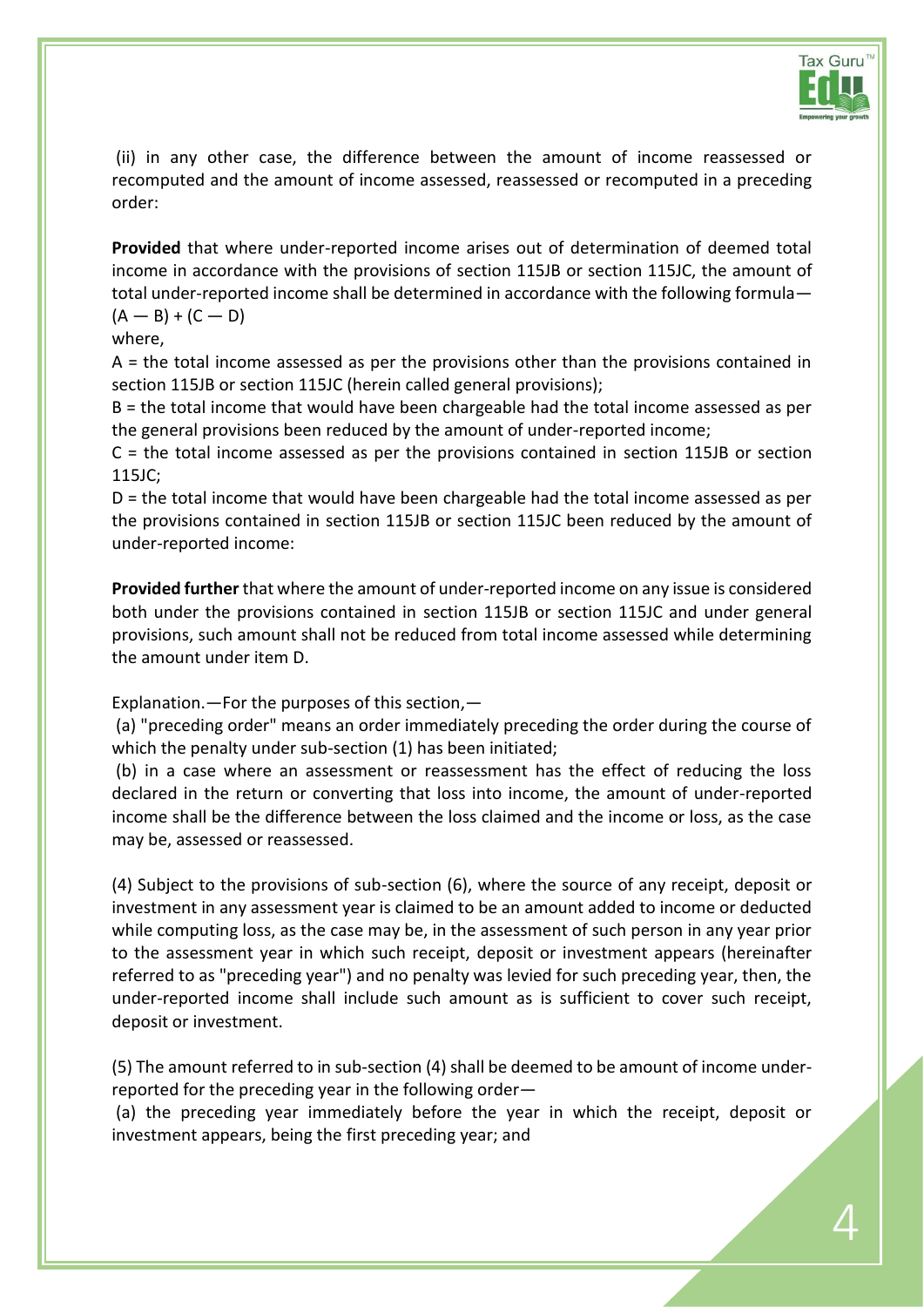

(b) where the amount added or deducted in the first preceding year is not sufficient to cover the receipt, deposit or investment, the year immediately preceding the first preceding year and so on.

(6) The under-reported income, for the purposes of this section, shall not include the following, namely:—

(a) the amount of income in respect of which the assessee offers an explanation and the Assessing Officer or the Commissioner (Appeals) or the Commissioner or the Principal Commissioner, as the case may be, is satisfied that the explanation is bona fide and the assessee has disclosed all the material facts to substantiate the explanation offered;

(b) the amount of under-reported income determined on the basis of an estimate, if the accounts are correct and complete to the satisfaction of the Assessing Officer or the Commissioner (Appeals) or the Commissioner or the Principal Commissioner, as the case may be, but the method employed is such that the income cannot properly be deduced therefrom; (c) the amount of under-reported income determined on the basis of an estimate, if the assessee has, on his own, estimated a lower amount of addition or disallowance on the same issue, has included such amount in the computation of his income and has disclosed all the facts material to the addition or disallowance;

(d) the amount of under-reported income represented by any addition made in conformity with the arm's length price determined by the Transfer Pricing Officer, where the assessee had maintained information and documents as prescribed under [section 92D,](javascript:ShowMainContent() declared the international transaction under Chapter X, and, disclosed all the material facts relating to the transaction; and

(e) the amount of undisclosed income referred to in [section 271AAB.](javascript:ShowMainContent()

(7) The penalty referred to in sub-section (1) shall be a sum equal to fifty per cent of the amount of tax payable on under-reported income.

(8) Notwithstanding anything contained in sub-section (6) or sub-section (7), where underreported income is in consequence of any misreporting thereof by any person, the penalty referred to in sub-section (1) shall be equal to two hundred per cent of the amount of tax payable on under-reported income.

(9) The cases of misreporting of income referred to in sub-section (8) shall be the following, namely:—

(a) misrepresentation or suppression of facts;

(b) failure to record investments in the books of account;

(c) claim of expenditure not substantiated by any evidence;

(d) recording of any false entry in the books of account;

(e) failure to record any receipt in books of account having a bearing on total income; and

(f) failure to report any international transaction or any transaction deemed to be an international transaction or any specified domestic transaction, to which the provisions of Chapter X apply.

(10) The tax payable in respect of the under-reported income shall be—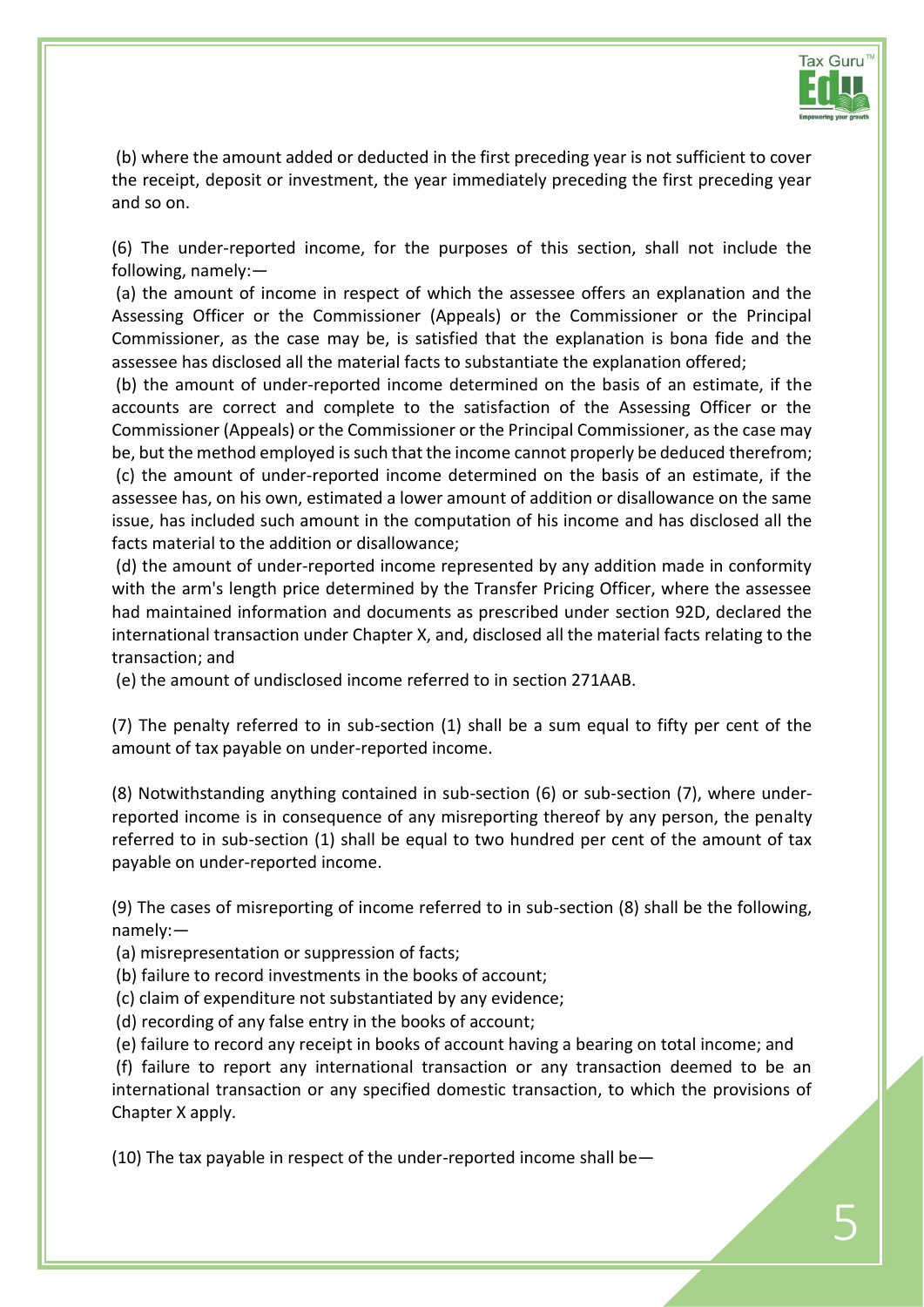

(a) where no return of income has been furnished or where return has been furnished for the first time under [section 148](javascript:ShowMainContent() and the income has been assessed for the first time, the amount of tax calculated on the under-reported income as increased by the maximum amount not chargeable to tax as if it were the total income;

(b) where the total income determined under clause (a) of sub-section (1) of [section 143](javascript:ShowMainContent() or assessed, reassessed or recomputed in a preceding order is a loss, the amount of tax calculated on the under-reported income as if it were the total income;

(c) in any other case, determined in accordance with the formula—

(X-Y)

where,

 $X =$  the amount of tax calculated on the under-reported income as increased by the total income determined under clause (a) of sub-section (1) of [section 143](javascript:ShowMainContent() or total income assessed, reassessed or recomputed in a preceding order as if it were the total income; and Y = the amount of tax calculated on the total income determined under clause (a) of subsection (1) of [section 143](javascript:ShowMainContent() or total income assessed, reassessed or recomputed in a preceding order.

(11) No addition or disallowance of an amount shall form the basis for imposition of penalty, if such addition or disallowance has formed the basis of imposition of penalty in the case of the person for the same or any other assessment year.

(12) The penalty referred to in sub-section (1) shall be imposed, by an order in writing, by the Assessing Officer, the Commissioner (Appeals), the Commissioner or the Principal Commissioner, as the case may be.

## **Penalty in respect of certain income.**

**271AAC.** (1) The Assessing Officer may, notwithstanding anything contained in this Act other than the provisions of [section 271AAB,](javascript:ShowMainContent() direct that, in a case where the income determined includes any income referred to in [section 68,](javascript:ShowMainContent() [section](javascript:ShowMainContent() 69, [section 69A,](javascript:ShowMainContent() [section 69B,](javascript:ShowMainContent() [section](javascript:ShowMainContent()  [69C](javascript:ShowMainContent() or [section 69D](javascript:ShowMainContent() for any previous year, the assessee shall pay by way of penalty, in addition to tax payable under [section 115BBE,](javascript:ShowMainContent() a sum computed at the rate of ten per cent of the tax payable under clause (i) of sub-section (1) of [section 115BBE:](javascript:ShowMainContent()

**Provided** that no penalty shall be levied in respect of income referred to in [section 68,](javascript:ShowMainContent() [section](javascript:ShowMainContent()  [69,](javascript:ShowMainContent() [section 69A,](javascript:ShowMainContent() [section 69B,](javascript:ShowMainContent() [section 69C](javascript:ShowMainContent() or [section 69D](javascript:ShowMainContent() to the extent such income has been included by the assessee in the return of income furnished under [section 139](javascript:ShowMainContent() and the tax in accordance with the provisions of clause (i) of sub-section (1) of [section 115BBE](javascript:ShowMainContent() has been paid on or before the end of the relevant previous year.

(2) No penalty under the provisions of [section 270A](javascript:ShowMainContent() shall be imposed upon the assessee in respect of the income referred to in sub-section (1).

(3) The provisions of [sections 274](javascript:ShowMainContent() and [275](javascript:ShowMainContent() shall, as far as may be, apply in relation to the penalty referred to in this section.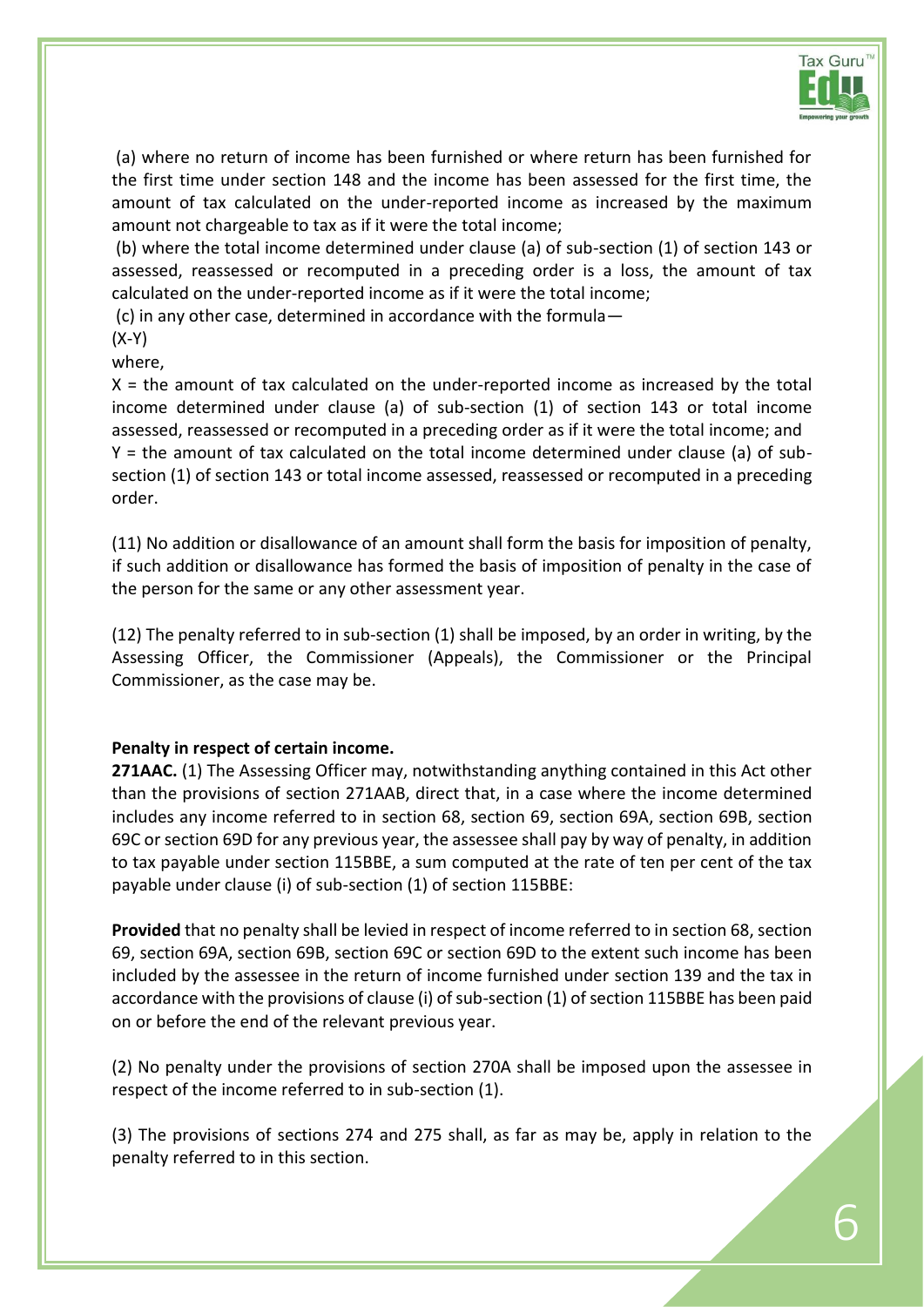

## **Penalty where search has been initiated.**

## **271AAB.** (1) ---

(1A) The Assessing Officer may, notwithstanding anything contained in any other provisions of this Act, direct that, in a case where search has been initiated unde[r section 132 o](javascript:ShowMainContent()n or after the date on which the Taxation Laws (Second Amendment) Bill, 2016 receives the assent of the President, the assessee shall pay by way of penalty, in addition to tax, if any, payable by him,—

(a) a sum computed at the rate of thirty per cent of the undisclosed income of the specified previous year, if the assessee—

(i) in the course of the search, in a statement under sub-section (4) of [section 132,](javascript:ShowMainContent() admits the undisclosed income and specifies the manner in which such income has been derived;

(ii) substantiates the manner in which the undisclosed income was derived; and

(iii) on or before the specified date—

(A) pays the tax, together with interest, if any, in respect of the undisclosed income; and (B) furnishes the return of income for the specified previous year declaring such undisclosed income therein;

(b) a sum computed at the rate of sixty per cent of the undisclosed income of the specified previous year, if it is not covered under the provisions of clause (a).

(2) No penalty under the provisions of [section 270A o](javascript:ShowMainContent()r clause (c) of sub-section (1) of [section](javascript:ShowMainContent()  [271 s](javascript:ShowMainContent()hall be imposed upon the assessee in respect of the undisclosed income referred to in sub-section (1) or sub-section (1A).

(3) The provisions of [sections 274](javascript:ShowMainContent() and [275](javascript:ShowMainContent() shall, as far as may be, apply in relation to the penalty referred to in this section.

Explanation.—For the purposes of this section,—

(a) "specified date" means the due date of furnishing of return of income under sub-section (1) of [section 139 o](javascript:ShowMainContent()r the date on which the period specified in the notice issued under [section](javascript:ShowMainContent()  [153A f](javascript:ShowMainContent()or furnishing of return of income expires, as the case may be;

(b) "specified previous year" means the previous year—

(i) which has ended before the date of search, but the date of furnishing the return of income under sub-section (1) of [section 139 f](javascript:ShowMainContent()or such year has not expired before the date of search and the assessee has not furnished the return of income for the previous year before the date of search; or

(ii) in which search was conducted;

(c) "undisclosed income" means—

(i) any income of the specified previous year represented, either wholly or partly, by any money, bullion, jewellery or other valuable article or thing or any entry in the books of account or other documents or transactions found in the course of a search under [section](javascript:ShowMainContent()  [132,](javascript:ShowMainContent() which has—